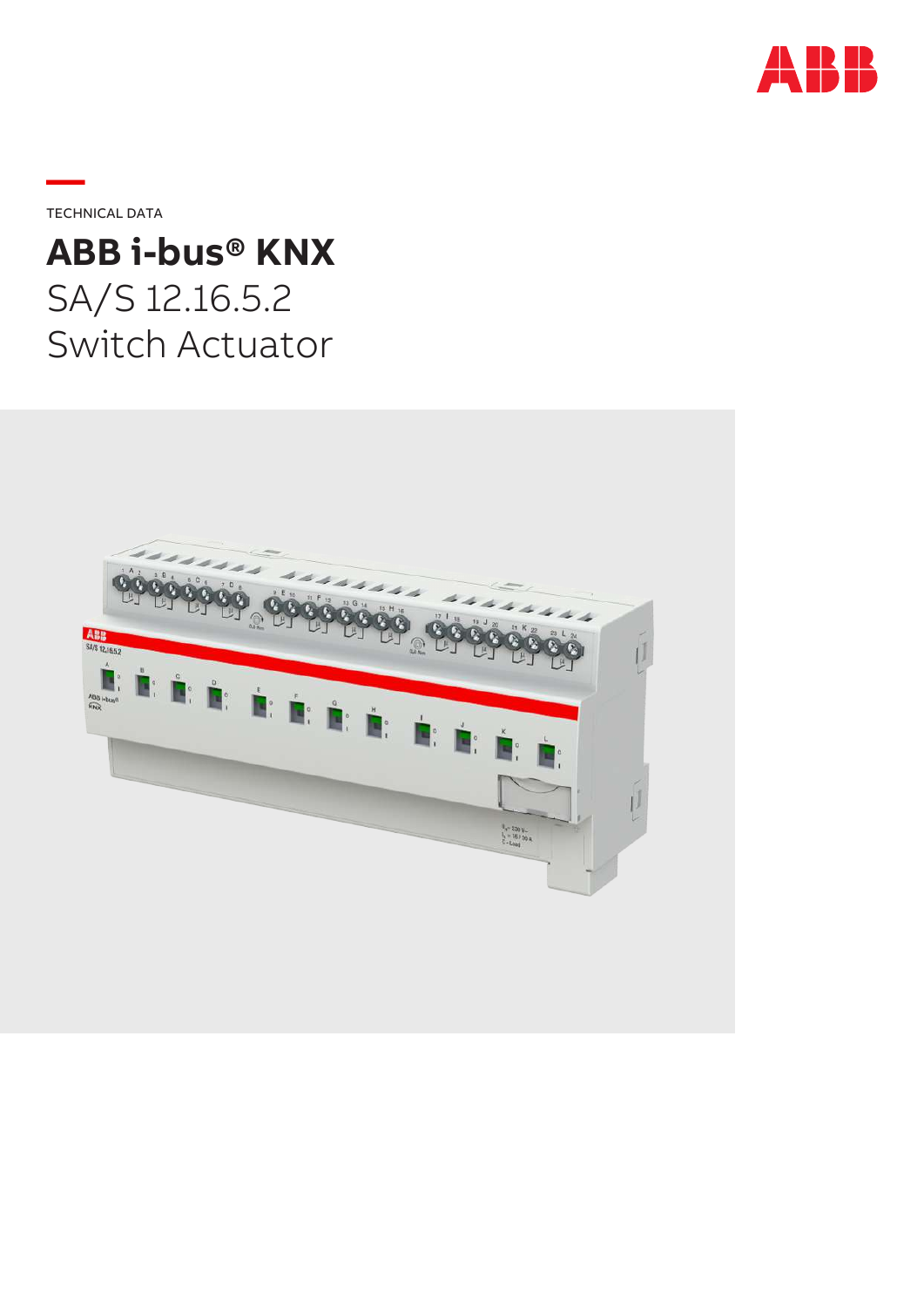## **Device description**

**—**

The device is a modular installation device (MDRC) in proM design. It is designed for installation in electrical distribution boards and small housings with a 35 mm mounting rail (to EN 60715).

The device is KNX-certified and can be used as a product in a KNX system → EU declaration of conformity.

#### The device is powered via the bus

(ABB i-bus® KNX) and requires no additional auxiliary voltage supply. The connection to the bus is made via a bus connection terminal on the front of the housing. The loads are connected to the outputs using screw terminals → terminal designation on the housing.

The software application Engineering Tool Software (ETS) is used for physical address assignment and parameterization.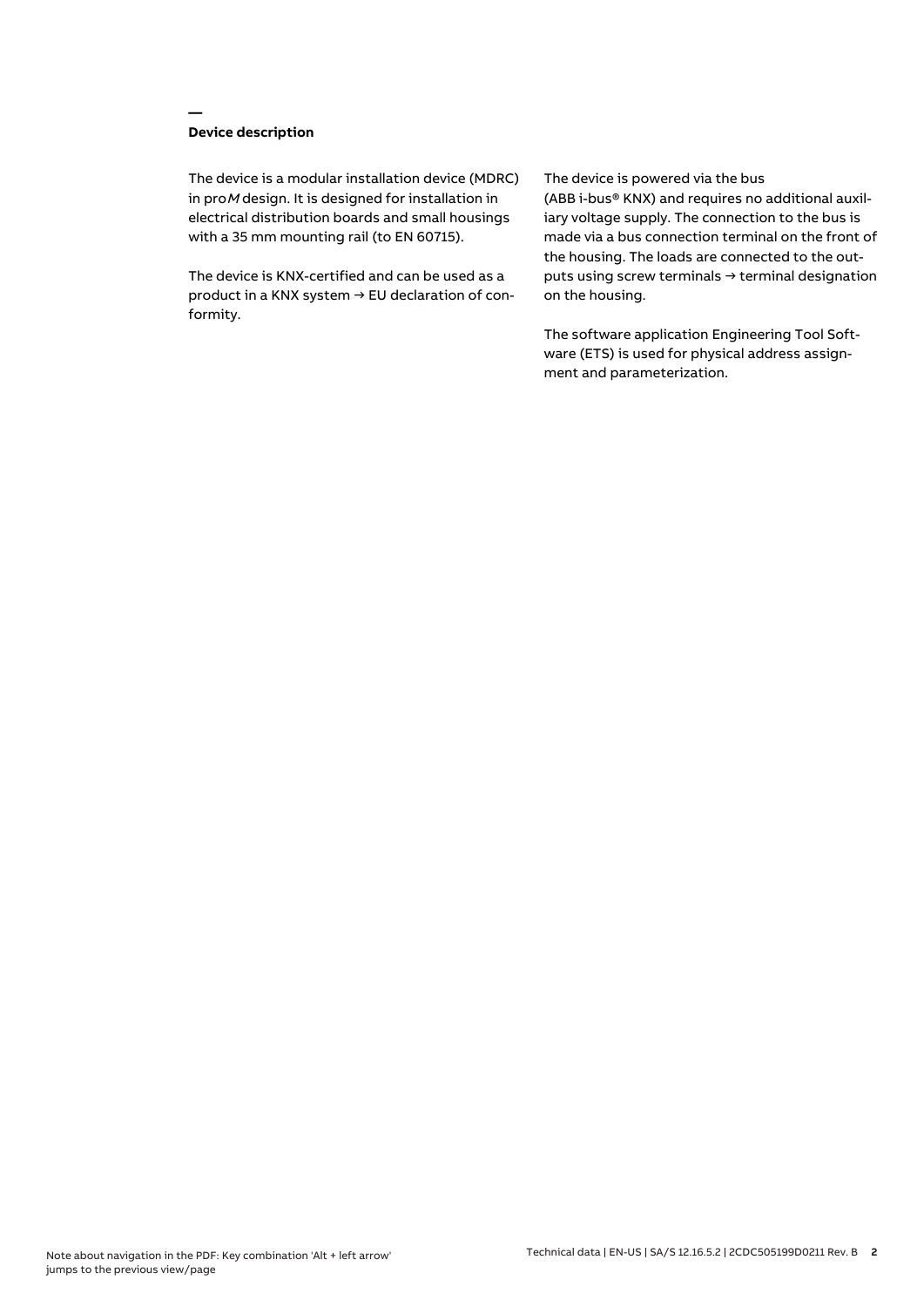# **Device functions**

**—**

The device possesses mutually independent switching relays with which the following functions can be implemented:

• Switching electrical loads with high peak inrush currents in single- or multi-phase electrical networks

On-site operation of the outputs is possible using toggle switches.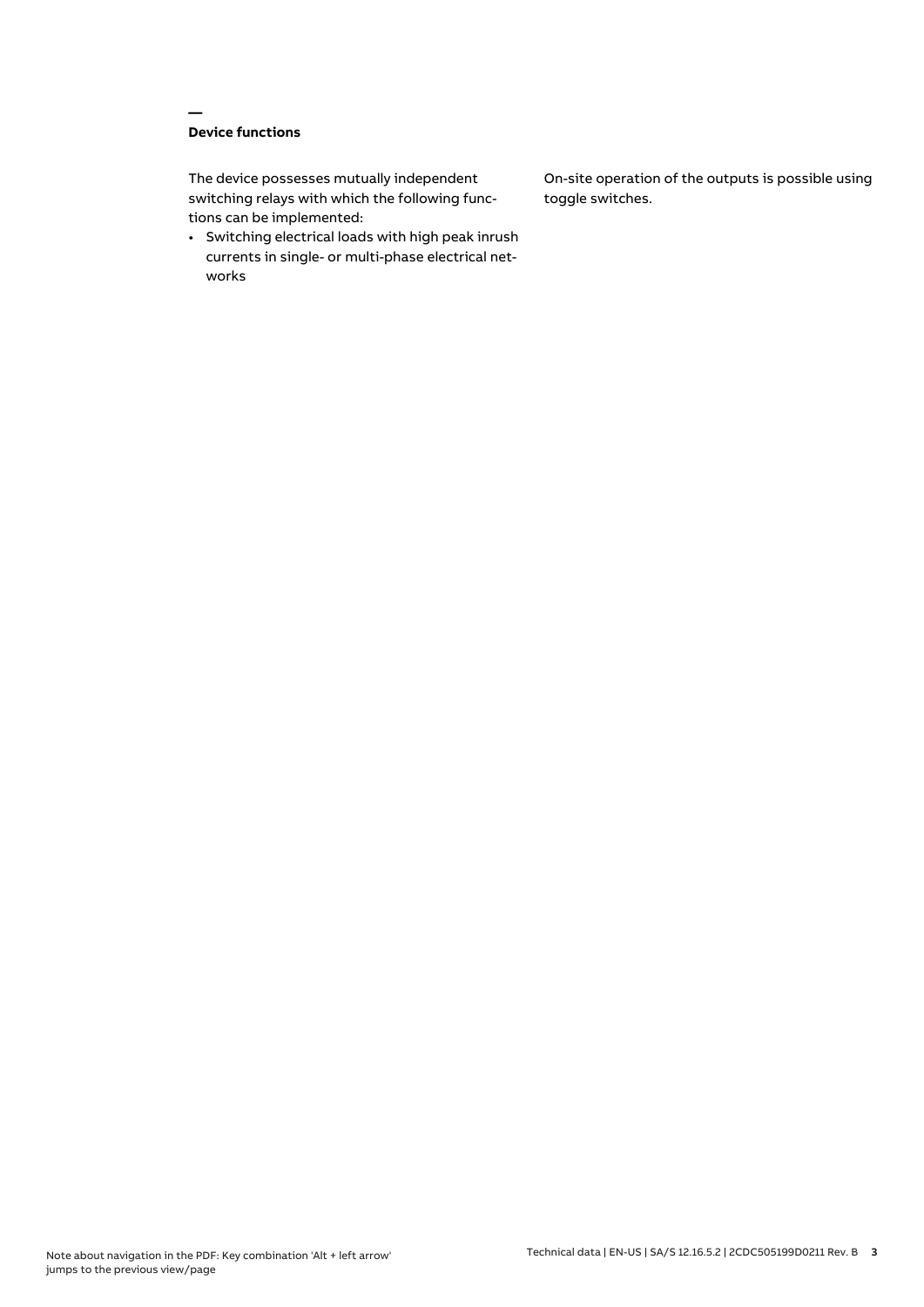## **Connections**

**—**

The devices possess the following connections:

- Depending on the device type, 2, 4, 8 or 12 relay outputs for switching electrical loads
- 1 bus connection

# **—**

# **Inputs**

This section is not relevant for these devices.

#### **— Outputs**

# **Note**

A device with 12 channels (A … L) is described below.

The outputs can be used individually to switch electrical loads.

| <b>Funct</b> |           |              |                      |  |  |  |  |  |
|--------------|-----------|--------------|----------------------|--|--|--|--|--|
| Switch       | $\lambda$ | $\mathbf{v}$ | $\ddot{\phantom{0}}$ |  |  |  |  |  |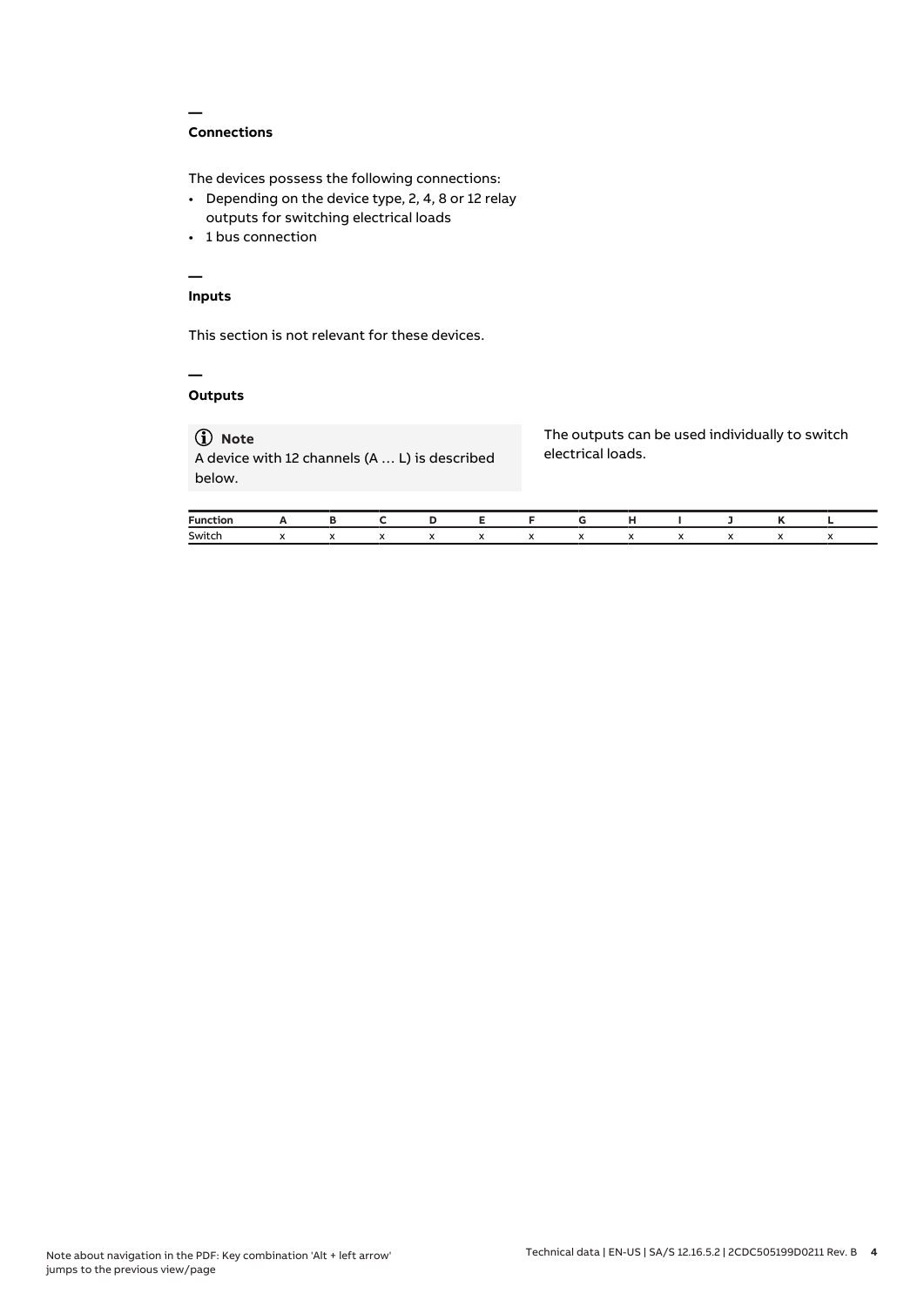## **Dimension drawing**

**—**

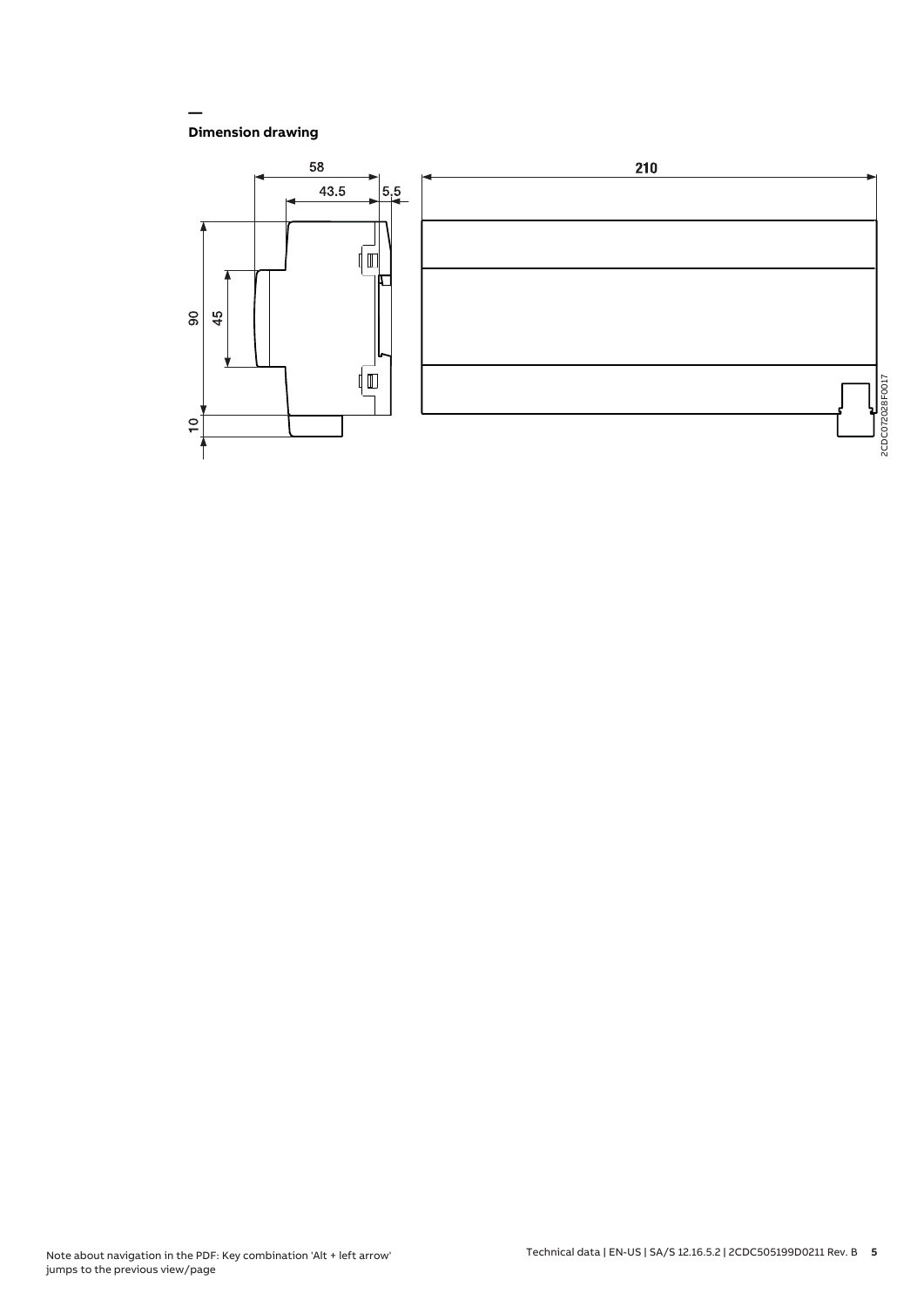**Connection diagram**

**—**



#### **— Legend**

- **1** Label carriers
- **2** Programming LED
- **3** Programming button
- **4** Bus connection terminal
- **5** Cover cap
- **6** Load circuit, two screw terminals each
- **7** Toggle switches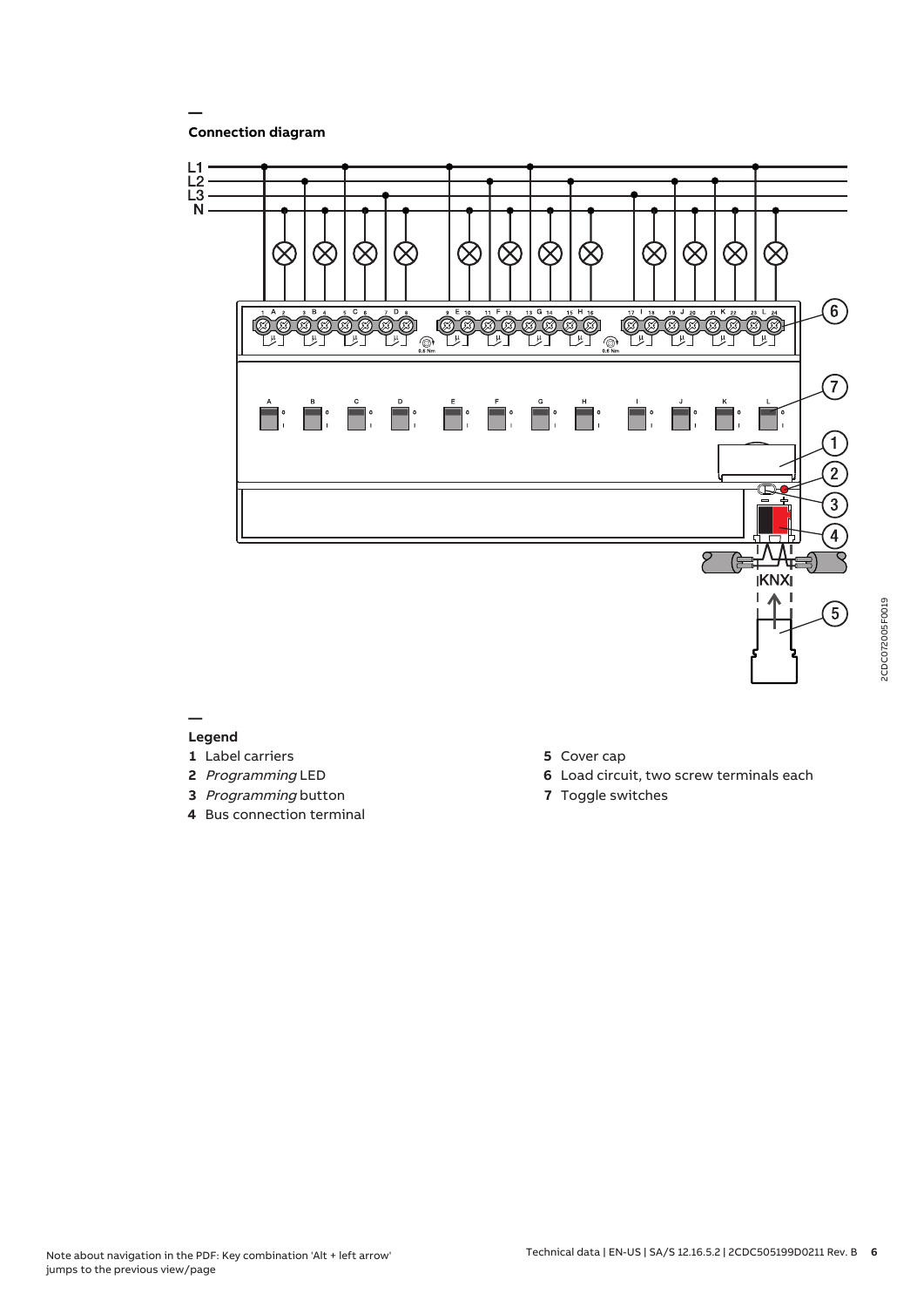# **Operating and display elements**

**—**

| <b>Operating control/LED</b> | Description/function                                            | <b>Display</b>                                                  |  |  |
|------------------------------|-----------------------------------------------------------------|-----------------------------------------------------------------|--|--|
|                              | Assignment of the physical address                              | LED On: Device in programming mode                              |  |  |
| Programming button/LED       |                                                                 |                                                                 |  |  |
| $\circ$                      | Switching of the output:<br>$I =$ Switch on<br>$0 =$ Switch off | Indication of the contact position:<br>l = Closed<br>$0 =$ Open |  |  |
| Toggle switches              |                                                                 |                                                                 |  |  |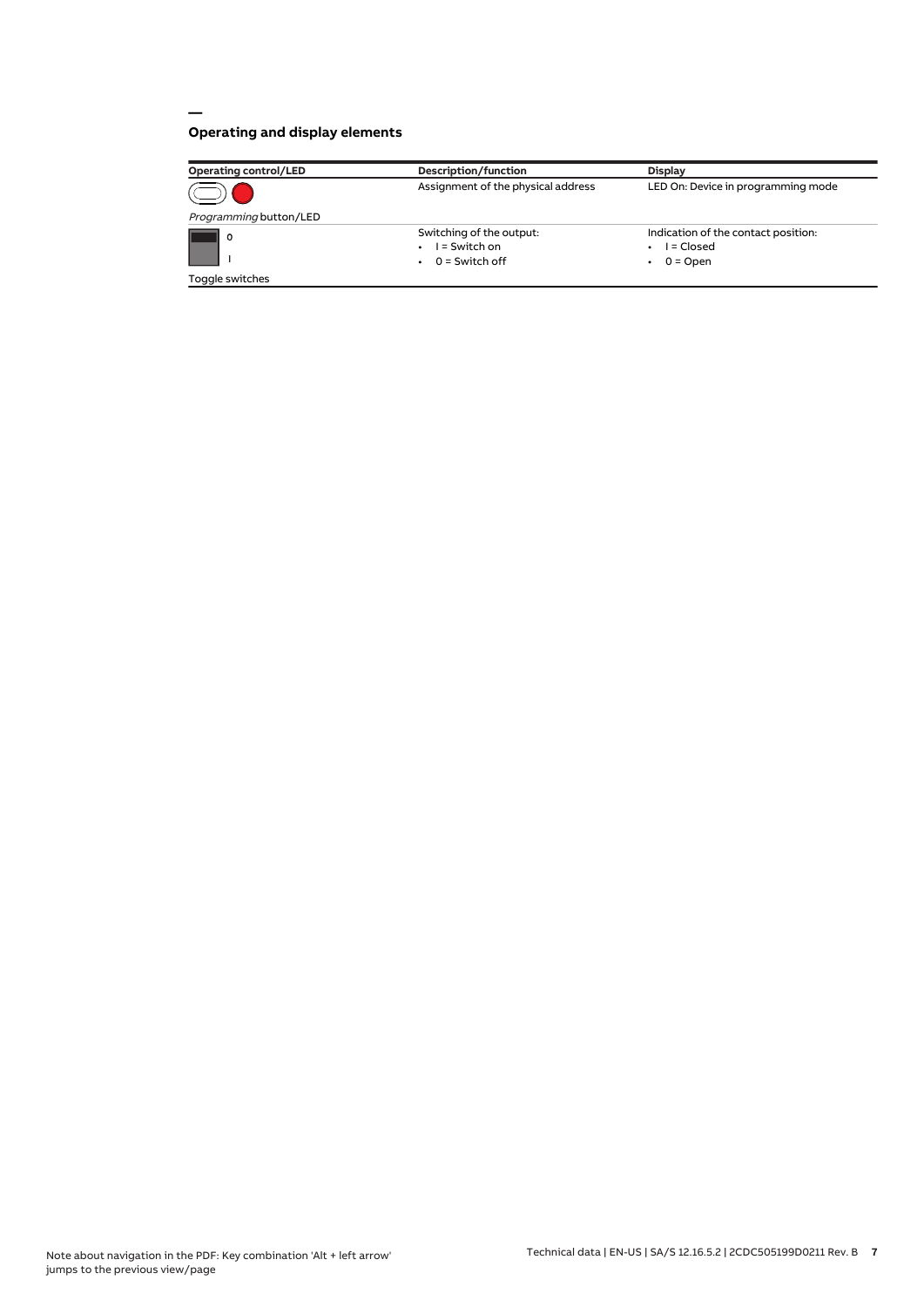#### **— General technical data**

| <b>Device</b>                        | Dimensions                                                              | $90 \times 210 \times 63.5$ mm (H x W x D)                                      |  |  |
|--------------------------------------|-------------------------------------------------------------------------|---------------------------------------------------------------------------------|--|--|
|                                      | Mounting width in space units                                           | 12 modules, 17.5 mm each                                                        |  |  |
|                                      | Weight                                                                  | 0.68 kg                                                                         |  |  |
|                                      | Mounting position                                                       | Any                                                                             |  |  |
|                                      | Mounting variant                                                        | 35 mm mounting rail                                                             |  |  |
|                                      | Design                                                                  | ProM                                                                            |  |  |
|                                      | Degree of protection                                                    | <b>IP 20</b>                                                                    |  |  |
|                                      | Protection class                                                        | Ш                                                                               |  |  |
|                                      | Overvoltage category                                                    | Ш                                                                               |  |  |
|                                      | Pollution degree                                                        | 2                                                                               |  |  |
| <b>Materials</b>                     | Housing                                                                 | Polycarbonate, Makrolon FR6002, halogen free                                    |  |  |
| <b>Material note</b>                 | Fire classification                                                     | Flammability V-0                                                                |  |  |
| <b>Electronics</b>                   | Rated voltage, bus                                                      | 30 V DC                                                                         |  |  |
|                                      | Voltage range, bus                                                      | 21  31 V DC                                                                     |  |  |
|                                      | Current consumption, bus                                                | $< 12 \text{ mA}$                                                               |  |  |
|                                      | Maximum current, device                                                 | $12 \times 20$ A                                                                |  |  |
|                                      | Power loss, device                                                      | $\leq$ 12 W (16 A)/16 W (20 A)                                                  |  |  |
|                                      | Power loss, bus                                                         | $\leq$ 0.25 W                                                                   |  |  |
|                                      | KNX safety extra low voltage                                            | <b>SELV</b>                                                                     |  |  |
| <b>Connections</b>                   | Connection type, KNX bus                                                | Plug-in terminal                                                                |  |  |
|                                      | Cable diameter, KNX bus                                                 | 0.6  0.8 mm, solid                                                              |  |  |
|                                      | Connection type, load circuit                                           | Screw terminal with universal head (PZ 1)                                       |  |  |
|                                      | Pitch                                                                   | 7.62 mm                                                                         |  |  |
|                                      | Tightening torque, screw terminals                                      | $0.50.6$ Nm                                                                     |  |  |
|                                      | Conductor cross-section, flexible                                       | $1 \times (0.2 \ldots 4 \text{ mm}^2) / 2 \times (0.2 \ldots 2.5 \text{ mm}^2)$ |  |  |
|                                      | Conductor cross section, rigid                                          | $1 \times (0.2 \ldots 6 \text{ mm}^2) / 2 \times (0.2 \ldots 4 \text{ mm}^2)$   |  |  |
|                                      | Conductor cross section with wire end ferrule without<br>plastic sleeve | $1 \times (0.252.5 \text{ mm}^2)$                                               |  |  |
|                                      | Conductor cross section with wire end ferrule with<br>plastic sleeve    | $1 \times (0.254 \text{ mm}^2)$                                                 |  |  |
|                                      | Conductor cross section with TWIN wire end ferrule                      | $1 \times (0.52.5)$ mm <sup>2</sup> )                                           |  |  |
|                                      | Length, wire end ferrule contact pin                                    | $\geq 10$ mm                                                                    |  |  |
| <b>Certificates and declarations</b> | Declaration of conformity CE                                            | → 2CDK505245D2701                                                               |  |  |
| <b>Ambient conditions</b>            | Operation                                                               | $-5+45$ °C                                                                      |  |  |
|                                      | Transport                                                               | $-25+70 °C$                                                                     |  |  |
|                                      | Storage                                                                 | $-25+55$ °C                                                                     |  |  |
|                                      | Humidity                                                                | $\leq$ 95 %                                                                     |  |  |
|                                      | Condensation allowed                                                    | No                                                                              |  |  |
|                                      | Atmospheric pressure                                                    | $\geq$ 80 kPa (corresponds to air pressure at 2,000 m above sea<br>level)       |  |  |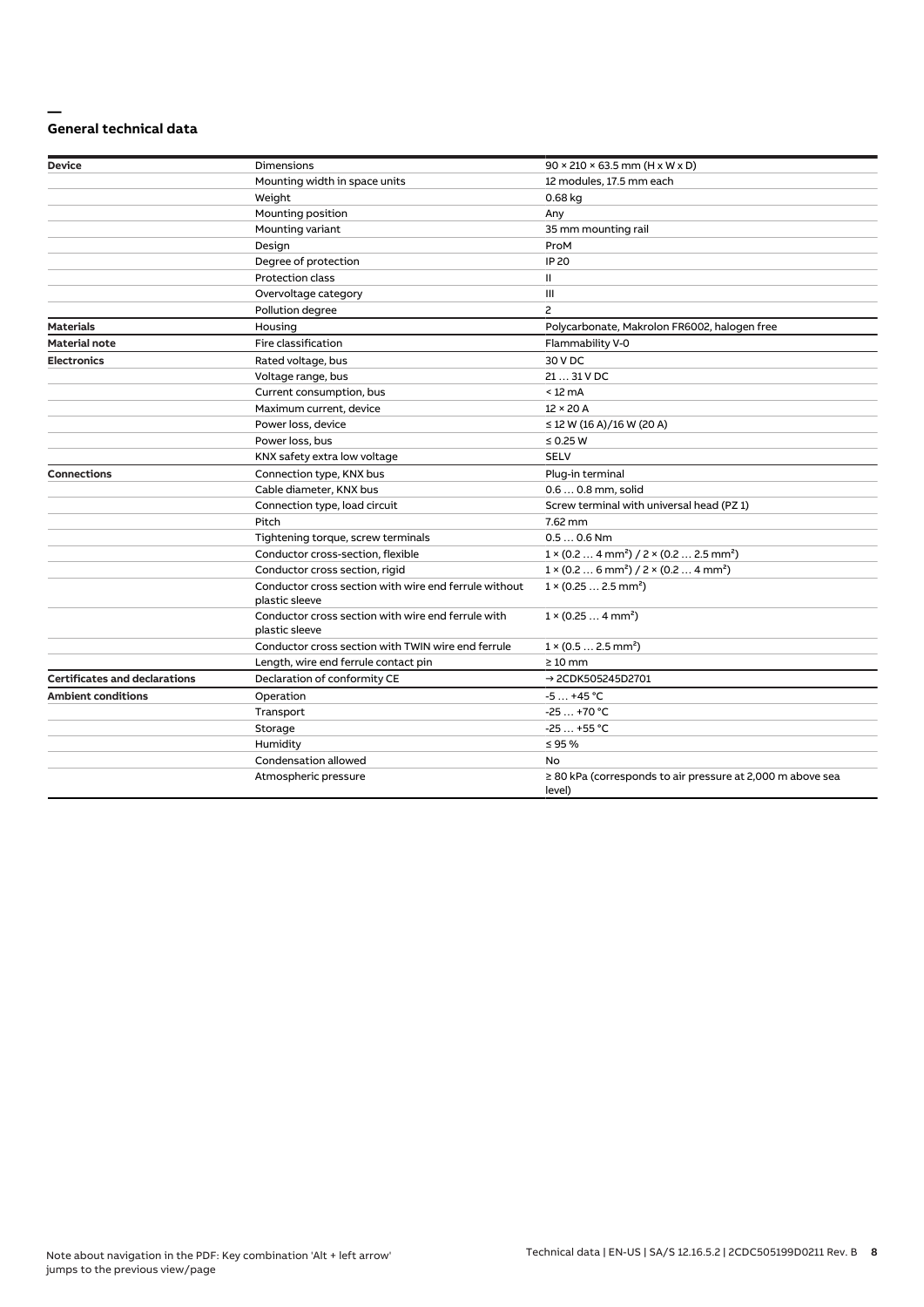#### **Outputs – relays 16 A - 20 A (C load)**

**—**

| <b>Rated values</b>         | Number of outputs                                      | 12                                              |  |
|-----------------------------|--------------------------------------------------------|-------------------------------------------------|--|
|                             | Rated voltage U <sub>n</sub>                           | 230 V AC                                        |  |
|                             | Rated current I <sub>n</sub> (per output)              | 16/20 A                                         |  |
|                             | Rated frequency                                        | 50/60 Hz                                        |  |
|                             | Relay type                                             | Bi-stable                                       |  |
| <b>Switching currents</b>   | AC-1 operation (cos $\varphi$ = 0.8)                   | $\leq 20$ A                                     |  |
|                             | AC-3 operation (cos $\varphi$ = 0.45)                  | $\leq 16$ A                                     |  |
|                             | Fluorescent lighting load AX                           | $\leq$ 20 AX                                    |  |
|                             | Switching current at 12 V AC                           | $\geq 0.1$ A                                    |  |
|                             | Switching current at 24 V AC                           | $\geq 0.1$ A                                    |  |
|                             | Switching current at 24 V DC (resistive load)          | $\leq 20$ A                                     |  |
| <b>Service life</b>         | Mechanical service life                                | $\geq 10^6$ switching operations                |  |
|                             | AC-1 operation (cos $\varphi$ = 0.8)                   | $\geq 10^5$ switching operations                |  |
|                             | AC-3 operation (cos $\varphi$ = 0.45)                  | $\geq$ 3 x 10 <sup>4</sup> switching operations |  |
|                             | AC-5a operation (cos $\varphi$ = 0.45)                 | $\geq$ 3 x 10 <sup>4</sup> switching operations |  |
| <b>Switching operations</b> | Switching operations per minute when one relay         | $\leq 60$                                       |  |
|                             | switches                                               |                                                 |  |
|                             | Switching operations per minute when all relays switch | $\leq$ 5                                        |  |
| Inrush current              | Inrush current $I_{\text{peak}}$ (150 µs)              | $\leq 600 A$                                    |  |
|                             | Inrush current $I_{\text{peak}}$ (250 $\mu$ s)         | $\leq 480$ A                                    |  |
|                             | Inrush current $I_{\text{peak}}$ (600 µs)              | $\leq$ 300 A                                    |  |

# **Note**

The inrush current  $I_{peak}$  is the typical ballast load current that results during switching. Using the inrush current  $I_{\rm peak}$ , it is possible to calculate the maximum number of switchable ballasts at the Switch Actuator output Ballast calculation.

| Lamp type                                        | Symbol | Max. lamp load |
|--------------------------------------------------|--------|----------------|
| Incandescent bulbs                               |        | 3,680 W        |
| Fluorescent lamps uncompensated                  |        | 3,680 W        |
| Fluorescent lamps parallel compensated           |        | 2,500 W        |
| Fluorescent lamps duo circuit                    |        | 3,680 W        |
| Low-voltage halogen lamps inductive transformer  | ℿ⊗     | 2,000 W        |
| Low-voltage halogen lamps electronic transformer |        | 2,500 W        |
| Low-voltage halogen lamps 230 V                  |        | 3,680 W        |
| Dulux lamps uncompensated                        |        | 3,680 W        |
| Dulux lamps parallel compensated                 |        | 3,000 W        |
| Mercury-vapor lamps uncompensated                |        | 3,680 W        |
| Mercury-vapor lamps parallel compensated         |        | 3,000 W        |
| LED lamps                                        | UED    | 650W           |
| Rated motor power                                | Μ      | 3,680 W        |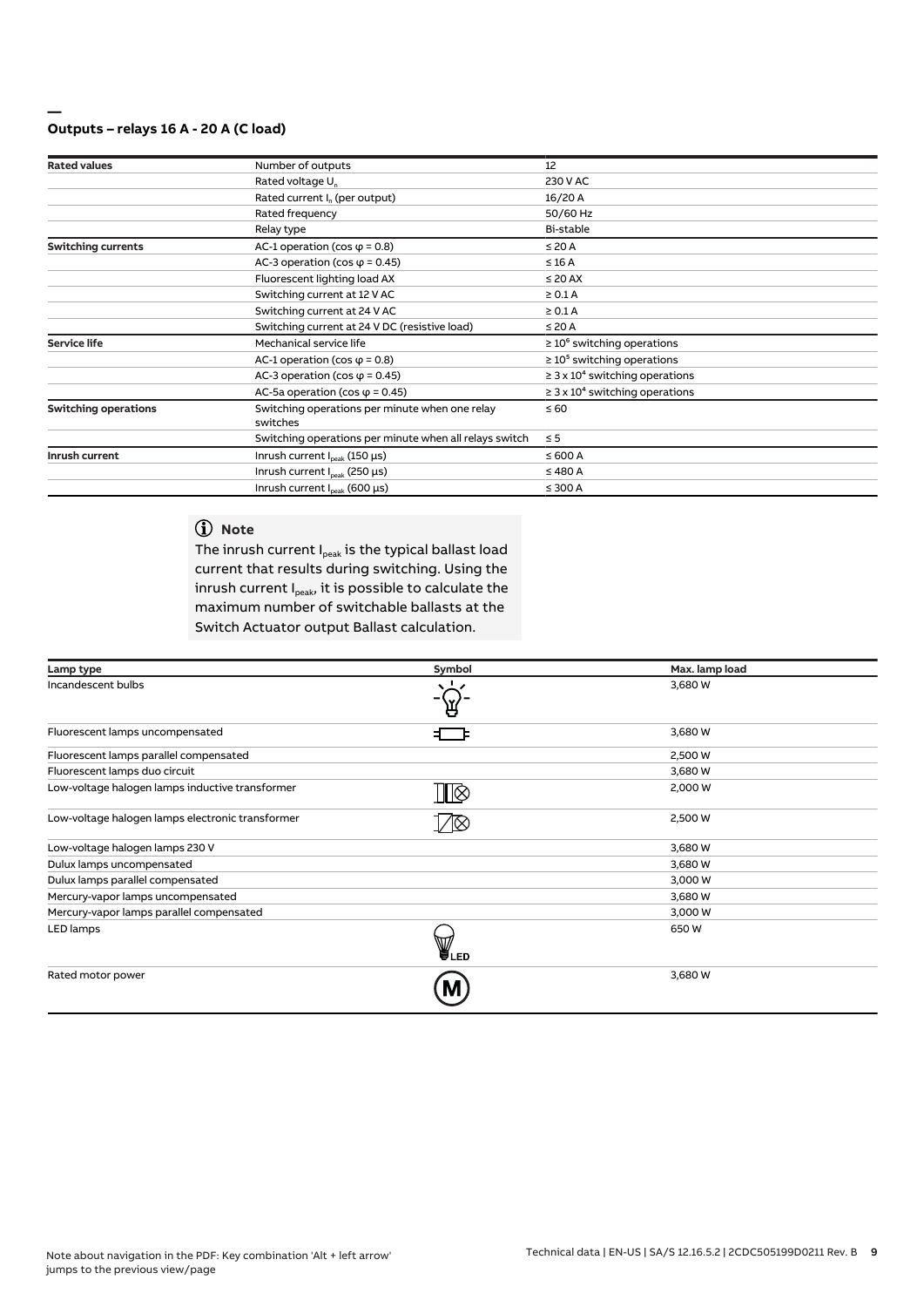#### **— Device type**

| Switch Actuator                   | SA/S 12.16.5.2                                       |  |  |
|-----------------------------------|------------------------------------------------------|--|--|
| Application                       | Switch C load 12-fold 16 A /                         |  |  |
|                                   | $\ldots$ = current version number of the application |  |  |
| Maximum number of group objects   | 286                                                  |  |  |
| Maximum number of group addresses | 1000                                                 |  |  |
| Maximum number of assignments     | 1000                                                 |  |  |
|                                   |                                                      |  |  |

# **Note**

Observe software information on the website → www.abb.com/knx.

# **Note**

The device supports the locking function of a KNX device in ETS. If a BAU code was assigned, the device can be read and programmed only with this BAU code.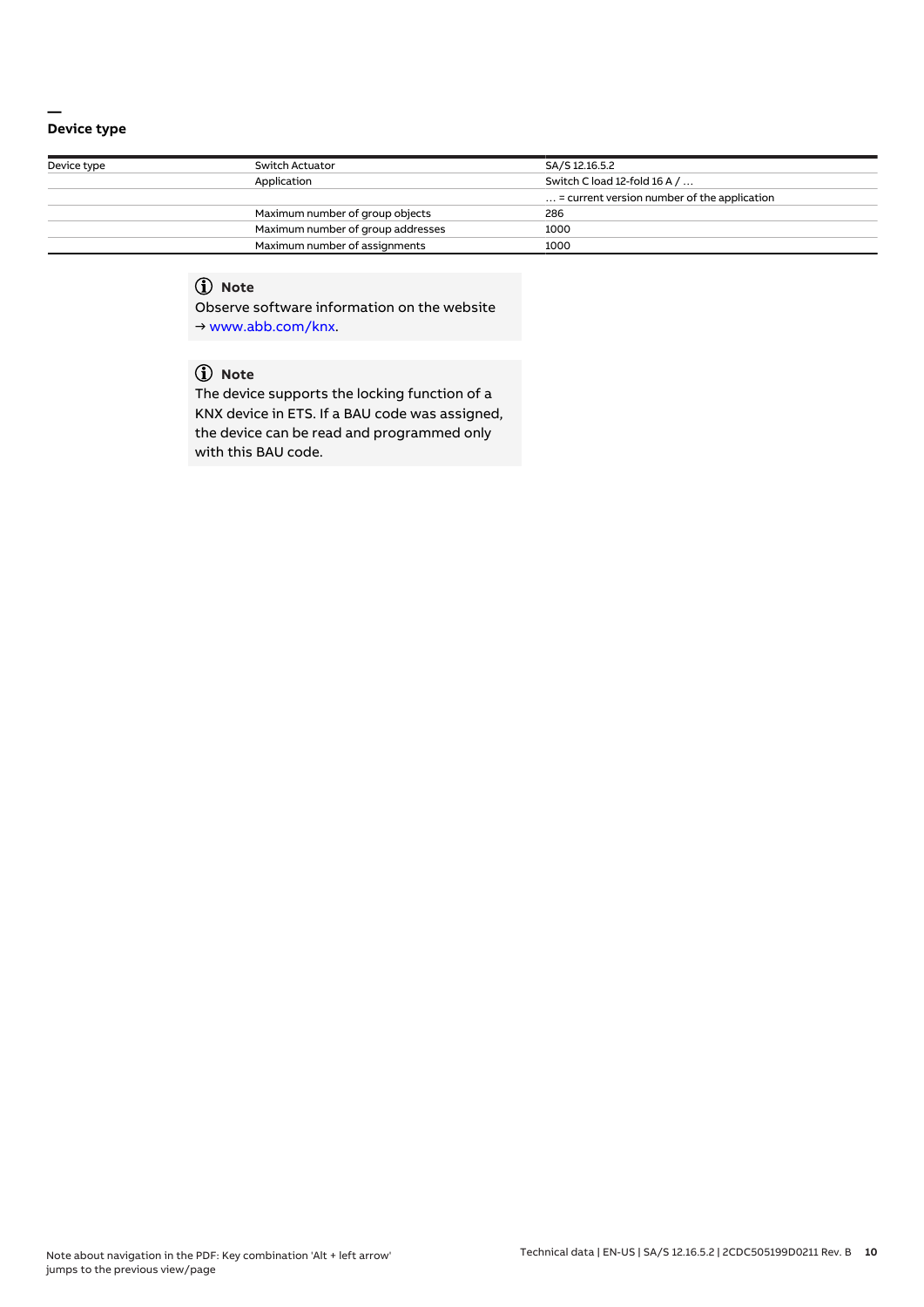#### **— Ordering details**

| <b>Description</b> | <b>MW</b> | Type           | Order no.       | Packaging<br>[pcs.] | Weight (incl.<br>packaging)<br>[kg] |
|--------------------|-----------|----------------|-----------------|---------------------|-------------------------------------|
| Switch             | ᅭ         | SA/S 12.16.5.2 | 2CDG110268R0011 |                     | 0.79                                |